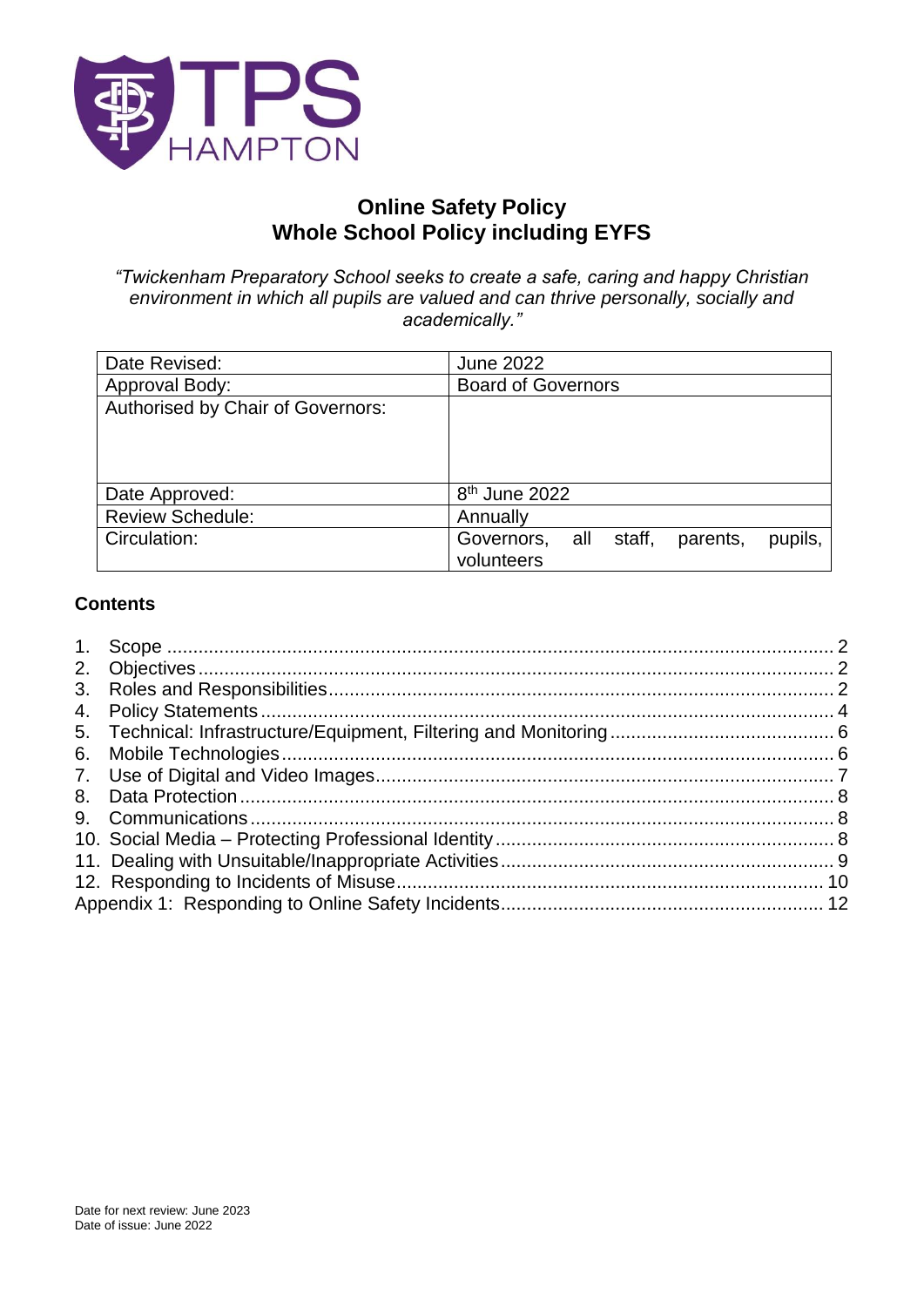## <span id="page-1-0"></span>**1. Scope**

This policy applies to all members of the school community (including staff, pupils, volunteers, parents/carers) who have access to and are users of school digital technology systems, both in and out of the School.

## <span id="page-1-1"></span>**2. Objectives**

- To ensure that pupils are appropriately supervised during school activities
- To promote responsible behaviour with regard to online based activities
- To take account and adhere to legislative guidance, in particular the General Data Protection Regulations and the Data Protection Act 2018.

## <span id="page-1-2"></span>**3. Roles and Responsibilities**

The following section outlines the online safety roles and responsibilities of individuals and groups within the School.

## **3.1.Board of Governors**

The Board of Governors is responsible for the approval of the Online Safety Policy and for reviewing the effectiveness of the policy. This will be carried out by the Board of Governors and the Education Committee receiving regular information about online safety incidents and monitoring reports.

## **3.2.Headmaster and Senior Leadership Team (SLT)**

- The Headmaster and the SLT have a duty of care for ensuring the safety (including online safety) of members of the school community, though the day to day responsibility for online safety will be delegated to the Online Safety Co-ordinator
- The Headmaster and the Deputy Head are aware of the procedures to be followed in the event of a serious online safety allegation being made against a member of staff (see Appendix 1)
- The Headmaster is responsible for ensuring that the Online Safety Co-ordinator and other relevant staff receive suitable training to enable them to carry out their online safety roles and to train other colleagues, as relevant
- The Headmaster will ensure that there is a system in place to allow for monitoring and support of those in School who carry out the internal online safety monitoring role. This is to provide a safety net and also support to those colleagues who take on important monitoring roles
- The Senior Leadership Team will receive regular monitoring reports from the Online Safety Co-ordinator.

## **3.3.Online Safety Co-ordinator**

The role of the Online Safety Co-ordinator is undertaken by the Head of ICT & Computing. The Online Safety Co-ordinator:

- Takes day to day responsibility for online safety issues and has a leading role in establishing and reviewing the school online safety policies/documents
- Ensures that all staff are aware of the procedures that need to be followed in the event of an online safety incident taking place
- Provides training and advice for staff
- Liaises with school technical staff
- Receives reports of online safety incidents and creates a log of incidents to inform future online safety developments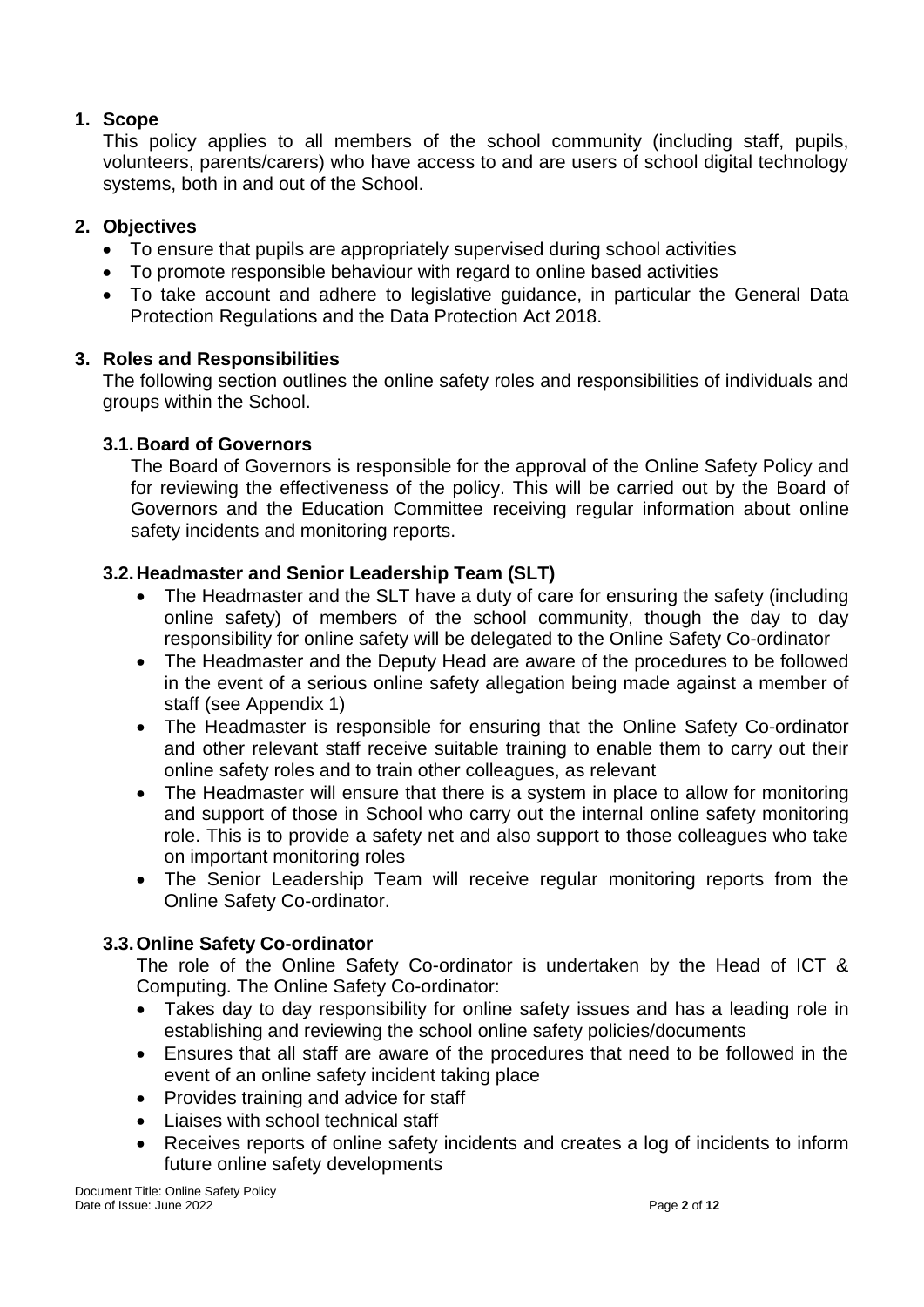- Meets regularly with the Designated Safeguarding Lead (DSL) to discuss current issues, review incident logs and filtering/change control logs
- Attends relevant committee meetings as required
- Reports regularly to the Headmaster and SLT.

## **3.4.Network Consultant**

The Network Consultant (Brandtek Ltd) is responsible for ensuring:

- That the school's technical infrastructure is secure and is not open to misuse or malicious attack
- That the School meets required online safety technical requirements and any local authority/other relevant body online safety policy/guidance that may apply
- The filtering policy is applied and updated on a regular basis and that its implementation is not the sole responsibility of any single person
- That they keep up to date with online safety technical information in order to effectively carry out their online safety role and to inform and update others as relevant
- That the use of the network (including internet, learning platform, remote access and email) is regularly monitored in order that any misuse/attempted misuse can be reported to the Headmaster and the Online Safety Co-ordinator for investigation
- That software updates/patches are installed on a timely basis as they become available
- That monitoring software/systems are implemented and updated as agreed.

## **3.5.Teaching and Support Staff**

Are responsible for ensuring that:

- They have an up to date awareness and understanding of Online Safety matters and of the current school Online Safety Policy and Online Learning Policy
- They have read, understood and signed the staff I.T. Acceptable Use Policy
- They report any suspected misuse or problem to the Headmaster, SLT or Online Safety Co-ordinator for investigation
- All digital communications with pupils, parents and carers should be on a professional level and only carried out using official school systems
- Online safety issues are embedded in all aspects of the curriculum and other activities
- Pupils understand and follow the Pupil Acceptable Use Agreement
- Pupils have a good understanding of research skills and the need to avoid plagiarism and uphold copyright regulations
- They monitor the use of digital technologies, mobile devices, cameras etc in lessons and other school activities (where allowed) and implement current policies with regard to these devices
- Appropriate safety measures are taken when using virtual learning platforms e.g. regular change of password when using Zoom
- In lessons where internet use is pre-planned pupils should be guided to sites checked in advance, as suitable for their use. In the unlikely event that the School's firewall fails to block unsuitable material, the process outlined in Appendix [1](#page-0-0) should be followed without delay.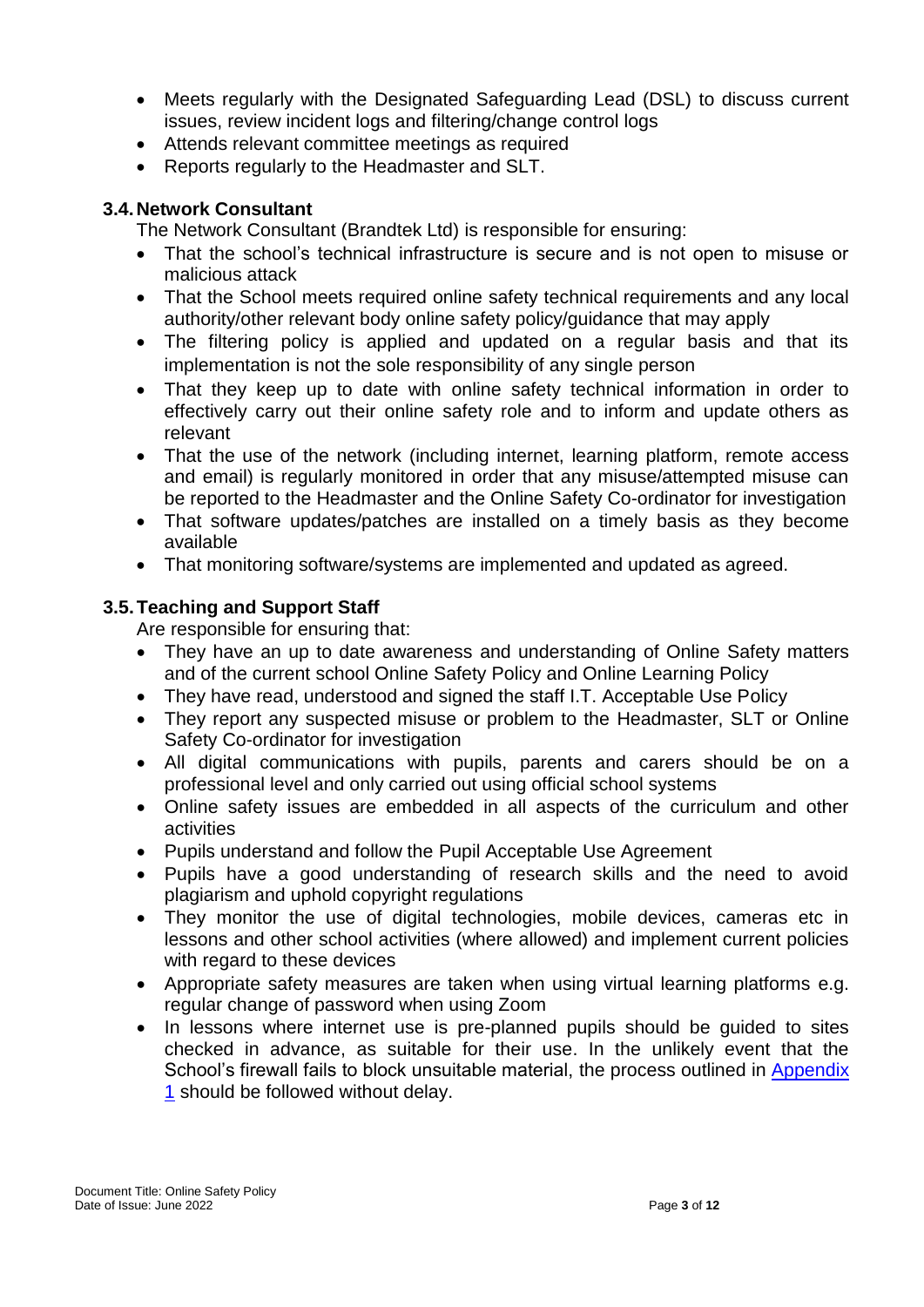## **3.6.Designated Safeguarding Lead (DSL) and Deputy DSL**

The DSL and Deputy DSL should be trained in online safety issues and be aware of the potential for serious child protection safeguarding issues to arise from:

- Sharing of personal data
- Access to illegal/inappropriate materials
- Inappropriate online contact with adults/strangers
- Potential or actual incidents of grooming or radicalisation
- Online bullying.

### **3.7.Pupils**

- Are responsible for using the school digital technology systems in accordance with the Pupil Acceptable Use Policy
- Have a good understanding of research skills and the need to avoid plagiarism and uphold copyright regulations
- Need to understand the importance of reporting abuse, misuse or access to inappropriate materials and know how to do so
- Will be expected to know and understand guidelines on the use of mobile devices and digital cameras. They should also know and understand policies on the taking /use of images and on online-bullying.
- Should understand the importance of adopting good online safety practice when using digital technologies out of School and realise that the school's Online Safety Policy covers their actions out of School, if related to their membership of the School.

## **3.8.Parents and Carers**

Parents and carers play a crucial role in ensuring that their children understand the need to use the internet and mobile devices in an appropriate way. The School will take every opportunity to help parents understand these issues through parents' evenings, newsletters, letters, website/Learning Platform and information about national/local online safety campaigns/ literature. Parents and carers will be encouraged to support the School in promoting good online safety practice and to follow guidelines on the appropriate use of:

- Digital and video images taken at school events
- Access to parents' sections of the school website
- Their children's personal devices in the School (where this is permitted).

#### <span id="page-3-0"></span>**4. Policy Statements**

#### **4.1.Education: Pupils**

Whilst regulation and technical solutions are very important, their use must be balanced by educating pupils to take a responsible approach. The education of pupils in online safety and digital literacy is therefore an essential part of the School's online safety provision. Children and young people need the help and support of the School to recognise and avoid online safety risks and build their resilience.

Online safety is a focus in all areas of the curriculum and staff reinforce online safety messages across the curriculum. The online safety curriculum is broad, relevant and provides progression, with opportunities for creative activities and will be provided in the following ways: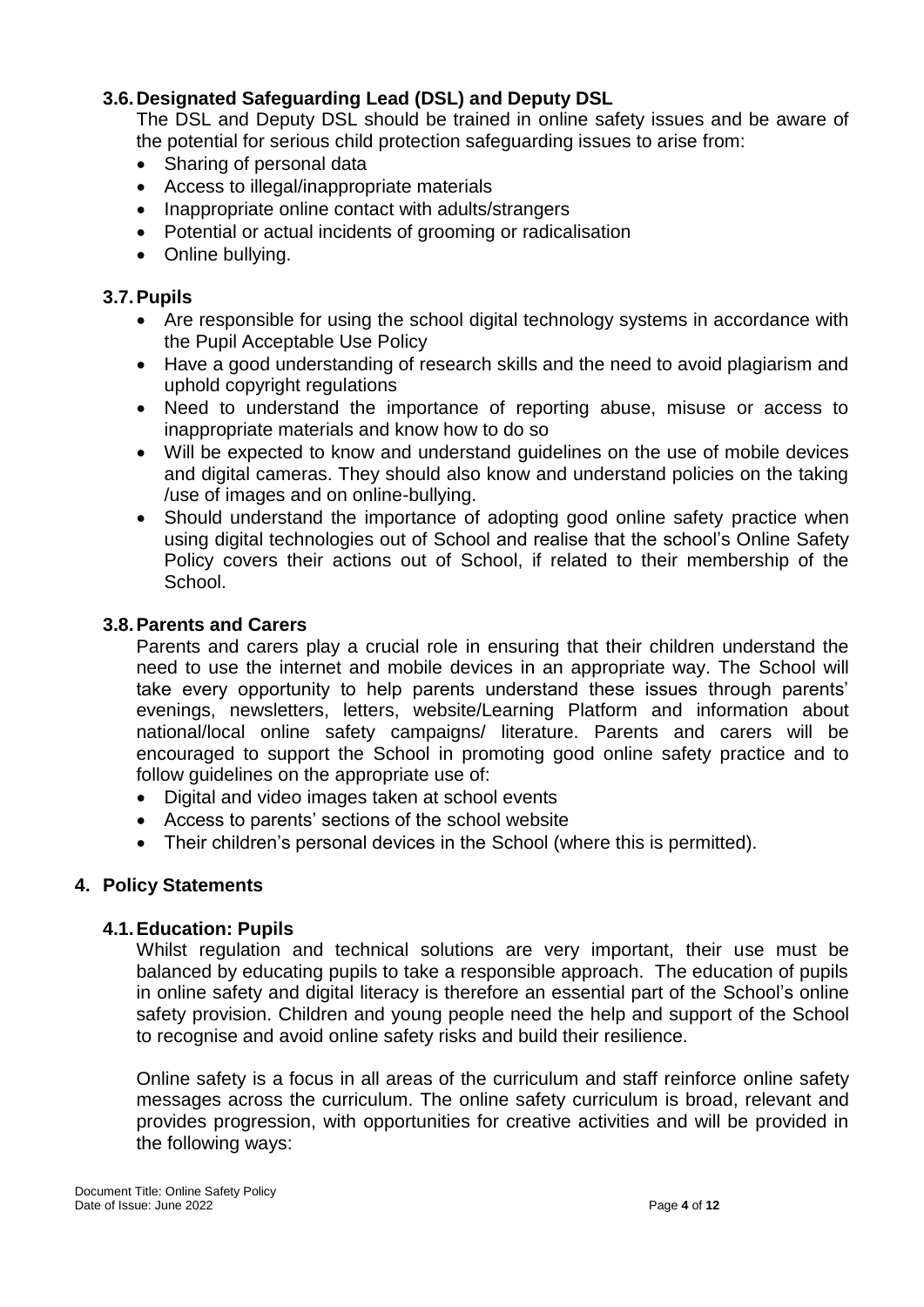- A planned online safety curriculum will be provided as part of Computing/PHSE/other lessons and is regularly revisited
- Key online safety messages are reinforced as part of a planned programme of assemblies and tutorial/ pastoral activities
- Pupils are taught in all lessons to be critically aware of the materials/content they access online and are guided to validate the accuracy of information
- Pupils are taught to acknowledge the source of information used and to respect copyright when using material accessed on the internet
- Pupils are supported in building resilience to radicalisation by providing a safe environment for debating controversial issues and helping them to understand how they can influence and participate in decision-making
- Pupils are helped to understand the need for the Pupil Acceptable Use Agreement and encouraged to adopt safe and responsible use both within and outside School
- Staff act as good role models in their use of digital technologies, the internet and mobile devices
- In lessons where internet use is pre-planned, pupils are guided to sites checked as suitable for their use and processes are in place for dealing with any unsuitable material that is found in internet searches
- Where pupils are allowed to freely search the internet, staff are vigilant in monitoring the content of the websites they visit
- It is accepted that from time to time, for good educational reasons, pupils may need to research topics (e.g. racism, drugs, discrimination) that would normally result in internet searches being blocked. In such a situation, staff can request that the Online Safety Co-ordinator arranges to temporarily remove those sites from the filtered list for the period of study. Any request to do so, should be auditable, with clear reasons for the need.

## **4.2 Education: Parents and Carers**

Many parents and carers have only a limited understanding of online safety risks and issues, yet they play an essential role in the education of their children and in the monitoring/regulation of the children's online behaviours. Parents may underestimate how often children and young people come across potentially harmful and inappropriate material on the internet and may be unsure about how to respond.

The School will therefore seek to provide information and awareness to parents and carers through:

- Curriculum activities
- Letters, newsletters, the school's website and My School Portal
- Parents/Carers evenings/sessions
- High profile events/campaigns e.g. Safer Internet Day Reference to the relevant web sites/publications e.g. [swgfl.org.uk](http://swgfl.org.uk/)  [www.saferinternet.org.uk/](http://www.saferinternet.org.uk/)  <http://www.childnet.com/parents-and-carers>

#### **4.3 Education: The Wider Community**

The School will provide opportunities for members of the school's community to gain from the School's online safety knowledge and experience. This may be offered through the following: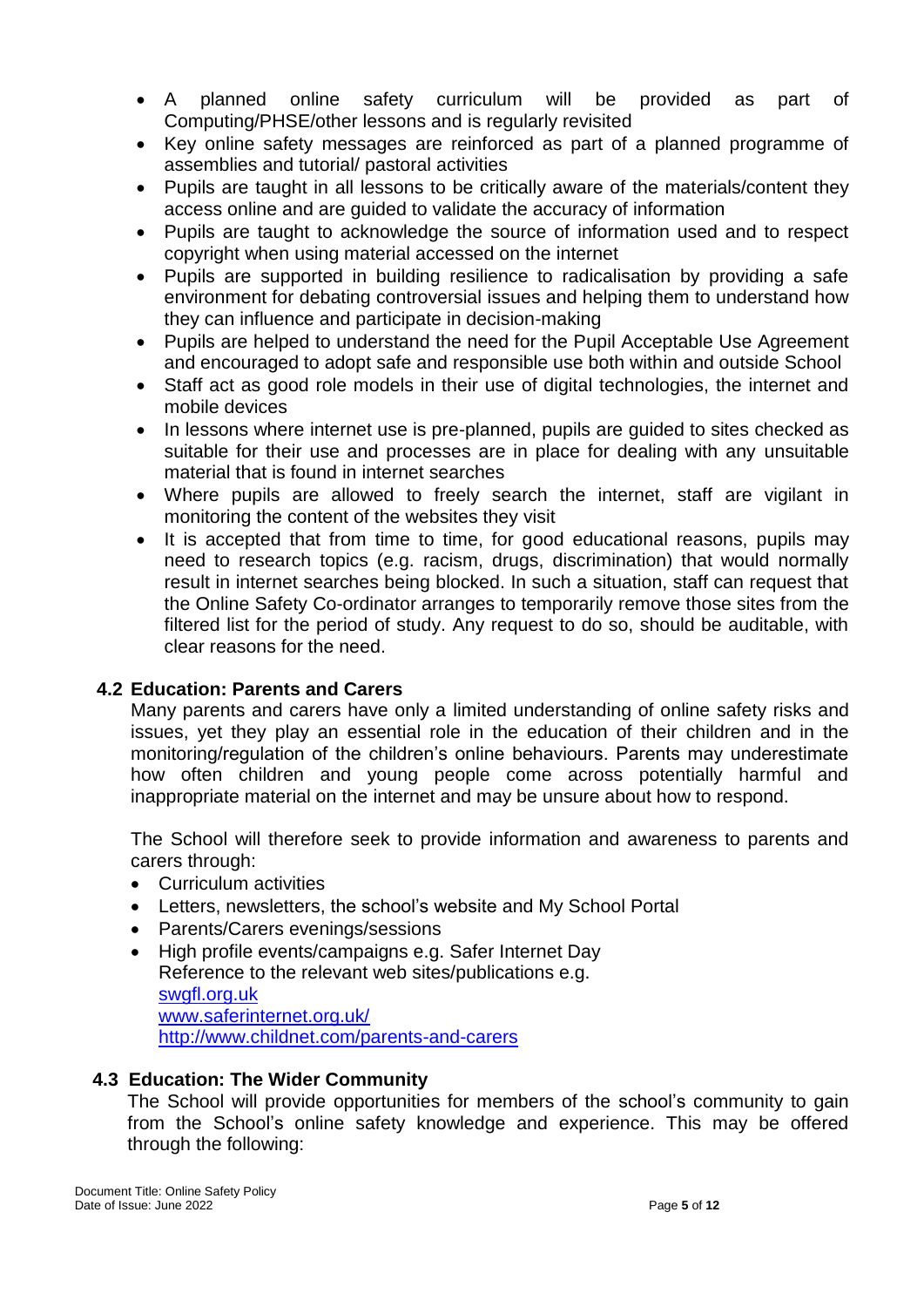- Providing family learning events in use of new digital technologies, digital literacy and online safety
- Online safety messages targeted towards grandparents and other relatives as well as parents

### **4.4 Education and Training: Staff and Volunteers**

It is essential that all staff receive online safety training and understand their responsibilities, as outlined in this policy. Training will be offered as follows:

- A planned programme of formal online safety training will be made available to staff. This will be regularly updated and reinforced.
- All new staff will receive online safety training as part of their induction programme, ensuring that they fully understand the School's Online Safety Policy and Acceptable Use Agreements
- It is expected that some staff will identify online safety as a training need within the performance management process
- The Online Safety Co-ordinator (or other nominated person) will receive regular updates through attendance at external training events and by reviewing guidance documents released by relevant organisations
- This Online Safety Policy and its updates will be presented to and discussed by staff in staff/team meetings/INSET days
- The Online Safety Co-ordinator (or other nominated person) will provide advice/guidance/ training to individuals as required.

#### **4.5 Training: Governors**

Governor/s with particular involvement in online safety will receive relevant training in this area. All Governors are required to sign and abide by the Acceptable Use Agreement (I.T).

#### <span id="page-5-0"></span>**5. Technical: Infrastructure/Equipment, Filtering and Monitoring**

The Network Consultant will be responsible for ensuring that the School infrastructure/network is as safe and secure as is reasonably possible and that policies and procedures approved within this policy are implemented.

The School's web filtering solution enables the School to filter down and monitor all online activity per individual user, whilst filtering over 100 categories including images

#### <span id="page-5-1"></span>**6. Mobile Technologies**

The School provides tablets to staff if a requirement of their role. Staff should understand that the primary purpose of the tablet is educational and that their use should be consistent with the I.T. Acceptable Use Policy. No personal apps or personal information should be installed on school mobile technologies and the device is for the **sole** use of the staff member. Staff are responsible for the safety and care of the tablet provided. The School reserves the right to charge staff members for repairs/replacements if damages are due to negligence.

Tablets may be provided to pupils during lessons for educational purposes. Pupils are not permitted to use personal mobile technologies during school hours, without prior authorisation from the Headmaster.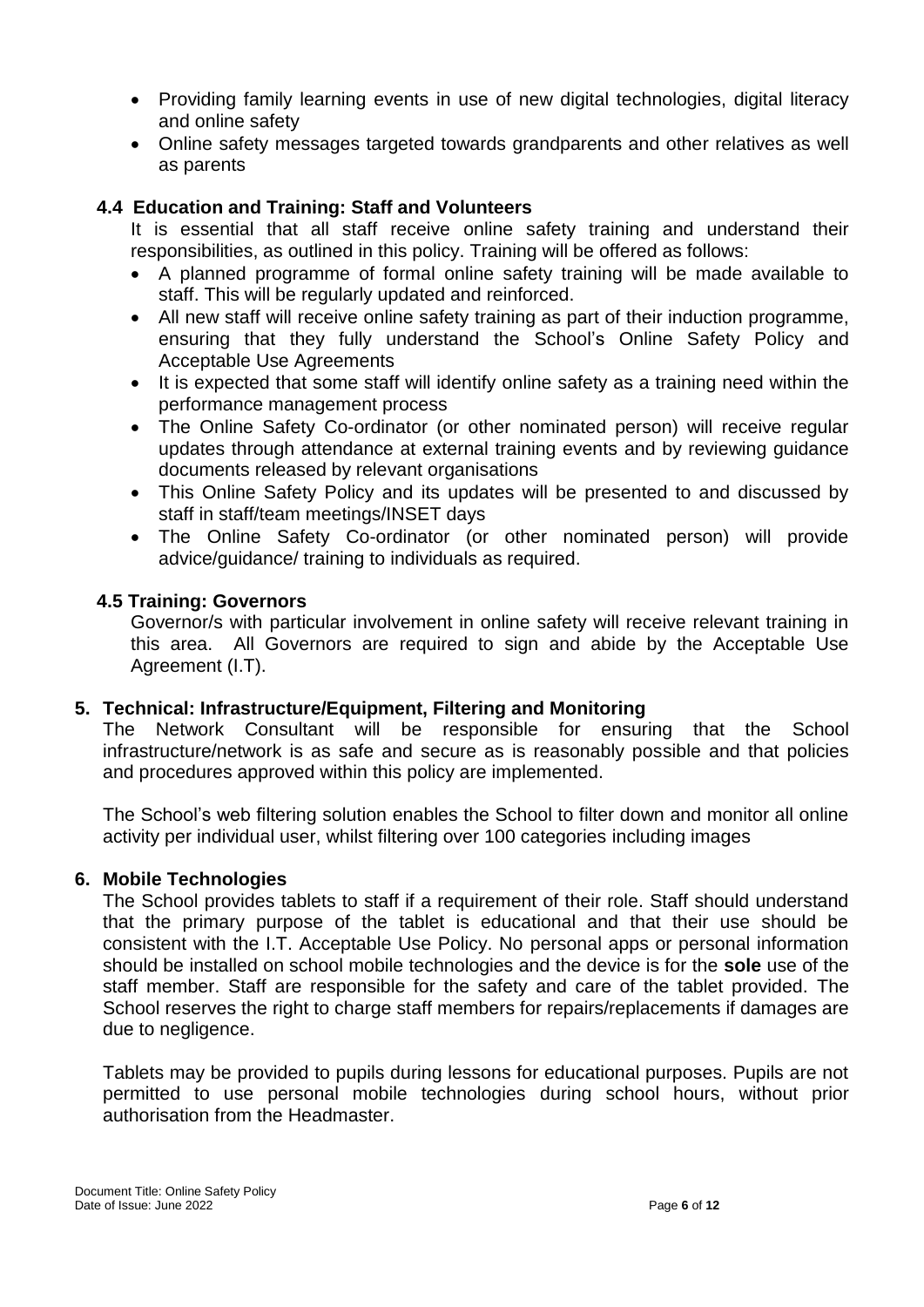Pupils in Reception – Year 5 are not permitted to bring mobile phones to School. Pupils in Year 6 - 8 may bring a mobile phone to School if required for travel arrangements. All phones must be stored in the School Office during school hours.

#### <span id="page-6-0"></span>**7. Use of Digital and Video Images**

The development of digital imaging technologies has created significant benefits to learning, allowing staff and pupils instant use of images that they have recorded themselves or downloaded from the internet.

However, staff, governors, volunteers, parents/carers and pupils need to be aware of the risks associated with publishing digital images on the internet. Such images may provide avenues for online-bullying to take place. Digital images may remain available on the internet forever and may cause harm or embarrassment to individuals in the short or longer term.

It is common for employers to carry out internet searches for information about potential and existing employees. The School will inform and educate users about these risks and will implement policies to reduce the likelihood of the potential for harm.

- When using digital images, staff should inform and educate pupils about the risks associated with the taking, use, sharing, publication and distribution of images. In particular they should recognise the risks attached to publishing their own images on the internet e.g. on social networking sites
- Written permission from parents or carers (for pupils below Year 8) is obtained regarding the use of images. Pupils in Year 8 are able to provide their own written permission.
- In accordance with guidance from the Information Commissioner's Office, parents/carers are welcome to take videos and digital images of their children at school events for their own personal use (as such use in not covered by the Data Protection Act). To respect everyone's privacy and in some cases protection, these images should not be published/made publicly available on social networking sites, nor should parents/carers comment on any activities involving other pupils in the digital/video images
- Staff and volunteers are allowed to take digital/video images to support educational aims, but must follow school policies concerning the sharing, distribution and publication of those images. Those images should only be taken on school equipment; the personal equipment of staff should not be used for such purposes
- Care should be taken when taking digital/video images that pupils are appropriately dressed and are not participating in activities that might bring the individuals or the School into disrepute.
- Pupils must not take, use, share, publish or distribute images of others without their permission
- Photographs published on the school website, or elsewhere that include pupils will be selected carefully and will comply with good practice guidance on the use of such images
- Pupils' full names will not be used anywhere on a website or blog, particularly in association with photographs.

Further detail can be found in the School's Guidelines for Taking and Using Images of Pupils that is located on the school's website.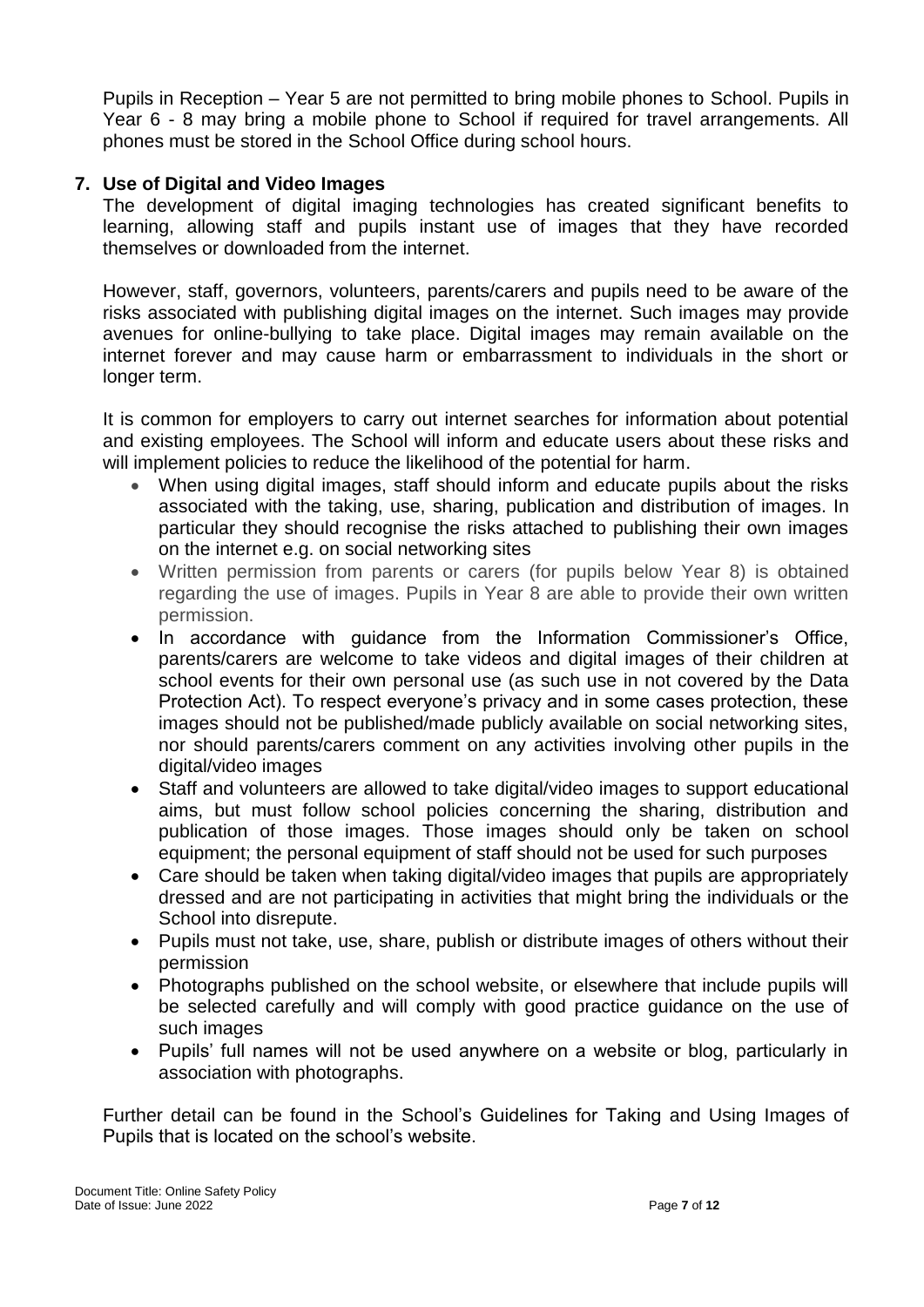### <span id="page-7-0"></span>**8. Data Protection**

Personal data will be recorded, processed, transferred and made available according to the current data protection legislation.

For further information the following documents are available on the Reference Drive (R):

- Data Protection Policy
- Privacy Notices (Staff, Pupil and Parent)
- Data Retention & Storage Policy.

#### <span id="page-7-1"></span>**9. Communications**

When using communication technologies, the School considers the following as good practice:

- The official school email service may be regarded as safe and secure and is monitored. Users should be aware that email communications are monitored. Staff should therefore use only the school email service to communicate with others when in School, or on school systems (e.g. by remote access)
- Users must immediately report to a senior member of staff, the receipt of any communication that makes them feel uncomfortable, is offensive, discriminatory, threatening or bullying in nature and must not respond to any such communication
- Any digital communication between staff and pupils or parents / carers (email, social media, chat, blogs, virtual learning environment (VLE) etc) must be professional in tone and content. These communications may only take place on official (monitored) school systems. Personal email addresses, text messaging or social media must not be used for these communications
- Pupils should be taught about online safety issues, such as the risks attached to the sharing of personal details. They should also be taught strategies to deal with inappropriate communications and be reminded of the need to communicate appropriately when using digital technologies
- Personal information should not be posted on the school website and only official email addresses should be used to identify members of staff.

#### <span id="page-7-2"></span>**10.Social Media – Protecting Professional Identity**

All schools have a duty of care to provide a safe learning environment for pupils and staff. Staff members who harass, engage in online-bullying, discriminate on the grounds of sex, race or disability, or who defame a third party may render the School liable to the injured party.

The School provides the following measures to ensure reasonable steps are in place to minimise risk of harm to pupils, staff and the School through:

- Ensuring that personal information is not published
- Training is provided including: acceptable use; social media risks; checking of settings; data protection; reporting issues
- Clear reporting guidance, including responsibilities, procedures and sanctions
- Risk assessment, including legal risk.

School staff should ensure that:

• No reference should be made (in social media accounts) to pupils, parents/carers, school staff, governors, volunteers, contractors or consultants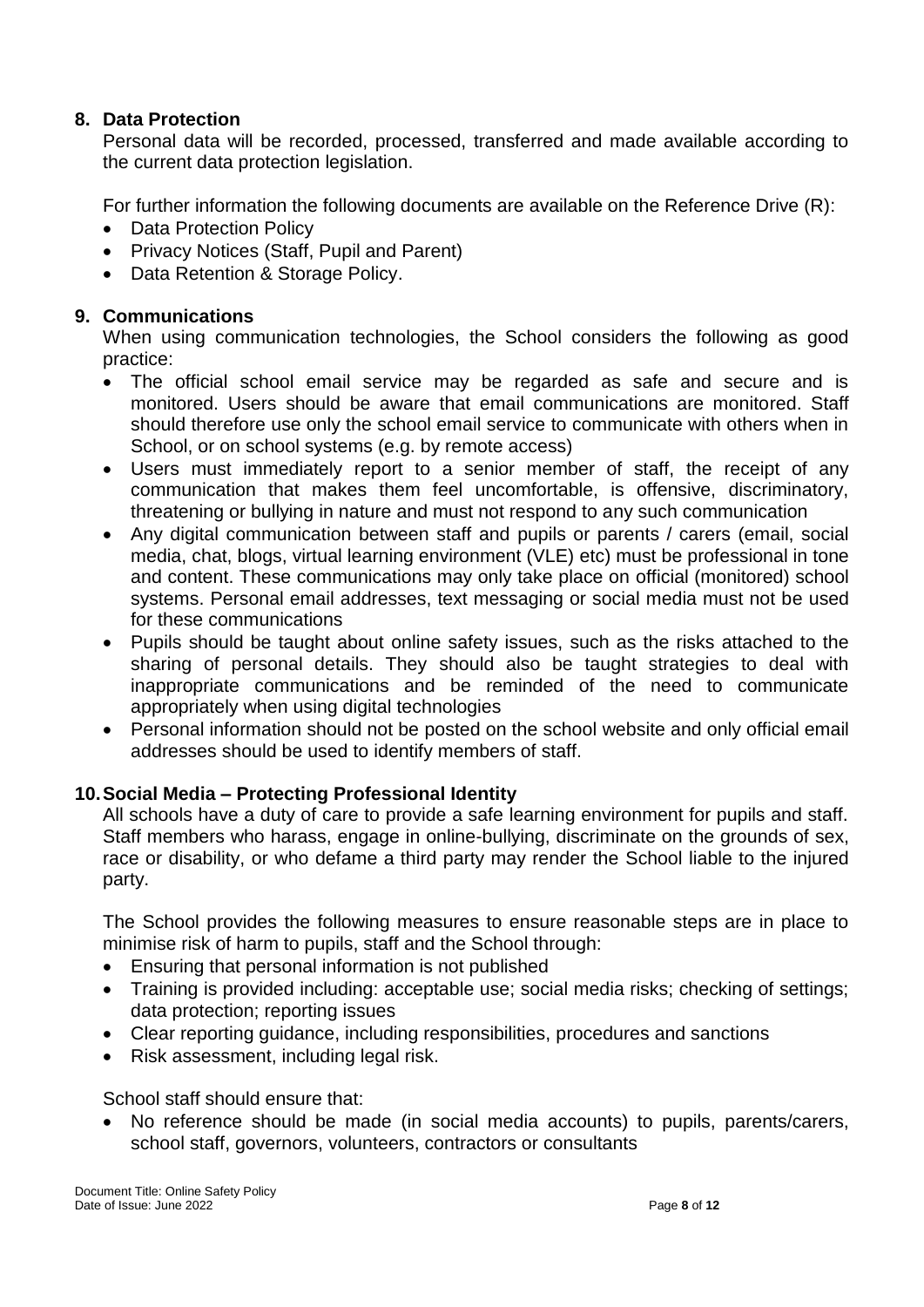- They do not engage in online discussion on personal matters relating to members of the school community
- Personal opinions should not be attributed to the School
- Security settings on personal social media profiles should be regularly checked to minimise risk of loss of personal information.

When official school social media accounts are established there is:

- A process for approval by the Business Manager (responsible for the data protection in the School), SLT and the Board of Governors
- Clear processes for the administration and monitoring of these accounts.

## Personal Use

- Personal communications are those made via a personal social media account. In all cases, where a personal account is used which associates itself with the School or impacts on the School, it must be made clear that the member of staff is not communicating on behalf of the School with an appropriate disclaimer. Such personal communications are within the scope of this policy
- Personal communications which do not refer to or impact upon the School are outside the scope of this policy
- Where excessive personal use of social media in School is suspected, and considered to be interfering with relevant duties, disciplinary action may be taken
- The School permits reasonable and appropriate access to private social media sites.

Monitoring of Public Social Media

- As part of active social media engagement, it is considered good practice to proactively monitor the internet for public postings about the School
- The School should effectively respond to social media comments made by others according to a defined process.

## <span id="page-8-0"></span>**11.Dealing with Unsuitable/Inappropriate Activities**

Some internet activity e.g. accessing child abuse images or distributing racist material is illegal and would obviously be banned from School and all other technical systems. Other activities e.g. online-bullying are also banned and could lead to criminal prosecution. There are however a range of activities which may, generally, be legal but would be inappropriate in a school context, either because of the age of the users or the nature of those activities.

The School believes that the activities referred to below would be inappropriate in a school context and that users, should not engage in these activities in or outside the School when using school equipment or systems.

The school policy restricts usage as follows:

Users shall not visit internet sites, make, post, download, upload, data transfer, communicate or pass on, material, remarks, proposals or comments that contain or relate to:

- Child sexual abuse images
- Grooming, incitement, arrangement or facilitation of sexual acts against children
- Possession of an extreme pornographic image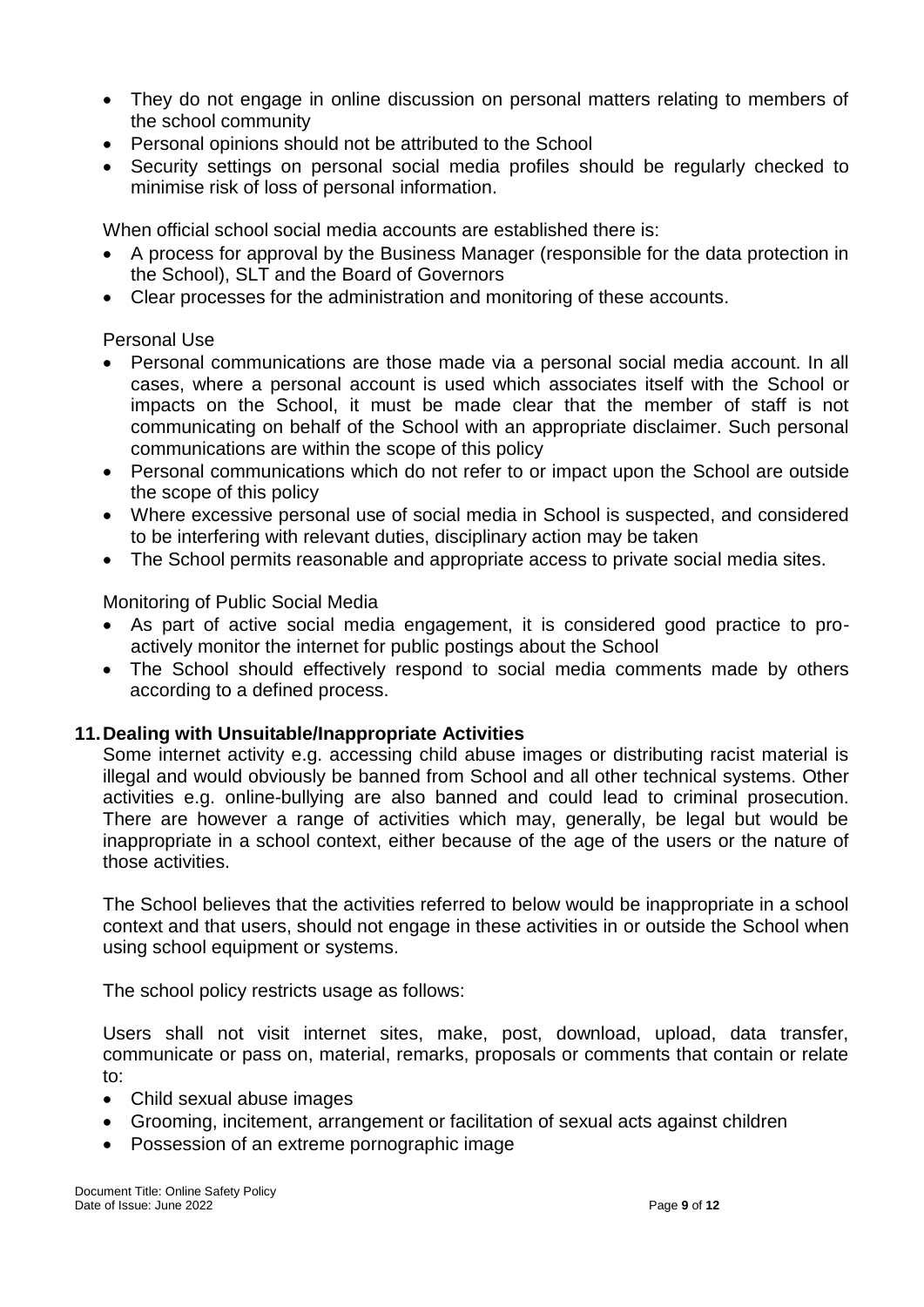- Criminally racist material in UK to stir up religious hatred (or hatred on the grounds of sexual orientation)
- Pornography
- Promotion of any kind of discrimination
- Threatening behaviour, including promotion of physical violence or mental harm
- Promotion of extremism or terrorism
- Any other information which may be offensive to colleagues or breaches the integrity of the ethos of the School or brings the School into disrepute.

Additional restrictions include:

- Using school systems to run a private business
- Using systems, applications, websites or other mechanisms that bypass the filtering or other safeguards employed by the School
- Infringing copyright
- Revealing or publicising confidential or proprietary information (e.g. financial / personal information, databases, computer / network access codes and passwords)
- Creating or propagating computer viruses or other harmful files
- Unfair usage (downloading / uploading large files that hinders others in their use of the internet)
- Online gaming (non-educational)
- Online gambling
- Online shopping for personal use and during school hours
- File sharing
- Use of social media for personal use
- Use of messaging apps
- Use of video broadcasting for personal use e.g. Youtube.

## <span id="page-9-0"></span>**12.Responding to Incidents of Misuse**

#### **12.1. Illegal Incidents**

If there is any suspicion that the web site(s) concerned may contain child abuse images, or if there is any other suspected illegal activity, refer to the right-hand side of the Flowchart **(Appendix 1)** for responding to online safety incidents and report immediately to the police.

#### **12.2 Other Incidents**

It is hoped that all members of the school community will be responsible users of digital technologies, who understand and follow school policy. However, there may be times when infringements of the policy could take place, through careless or irresponsible or, very rarely, through deliberate misuse.

## **In the event of suspicion, all steps in this procedure should be followed:**

- Have more than one member of the SLT involved in this process. This is vital to protect individuals if accusations are subsequently reported
- Conduct the procedure using a designated computer that will not be used by pupils and if necessary can be taken off site by the police should the need arise. Use the same computer for the duration of the procedure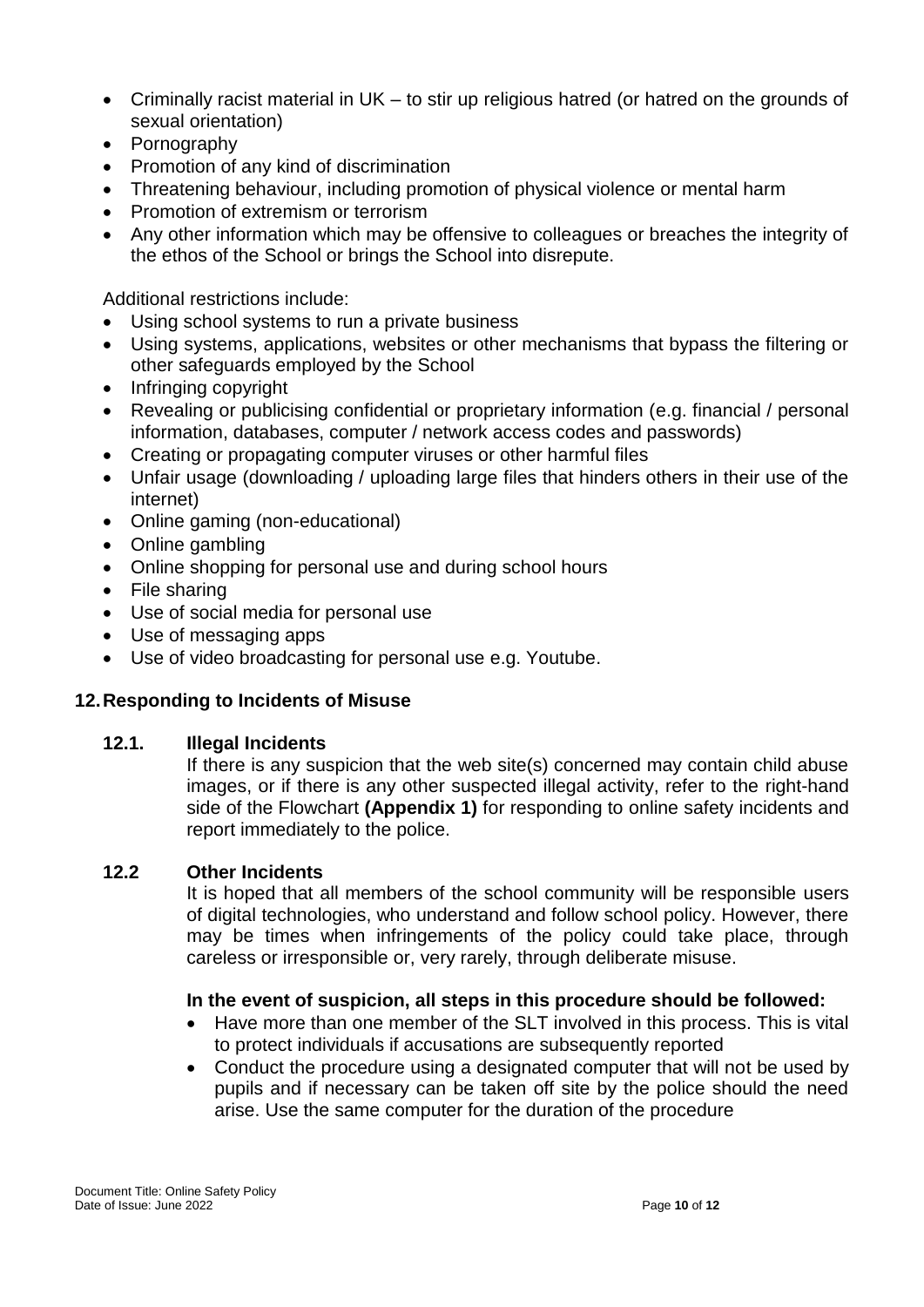- It is important to ensure that the relevant staff should have appropriate internet access to conduct the procedure, but also that the sites and content visited are closely monitored and recorded (to provide further protection)
- Record the URL of any site containing the alleged misuse and describe the nature of the content causing concern. It may also be necessary to record and store screenshots of the content on the machine being used for investigation. These may be printed, signed and attached to the form (except in the case of images of child sexual abuse – see below)
- Once this has been completed and fully investigated the group will need to judge whether this concern has substance or not. If it does then appropriate action will be required and could include the following:
	- Internal response or discipline procedures
	- **■** Involvement by Local Authority
	- Police involvement and/or action

#### **If content being reviewed includes images of child abuse then the monitoring should be halted and referred to the Police immediately. Other instances to report to the police would include:**

- incidents of 'grooming' behaviour
- the sending of obscene materials to a child
- adult material which potentially breaches the Obscene Publications Act
- criminally racist material
- **•** promotion of terrorism or extremism
- other criminal conduct, activity or materials

If an incident is reported to the police the computer in question should be isolated as best as is possible. Any change to its state may hinder a later police investigation.

It is important that all of the above steps are taken as they will provide an evidence trail for the School and possibly the police and demonstrate that visits to these sites were carried out for safeguarding purposes. The completed form should be retained by the group for evidence and reference purposes.

#### **12.3 School Actions & Sanctions**

It is more likely that the School will need to deal with incidents that involve inappropriate rather than illegal misuse. It is important that any incidents are dealt with as soon as possible in a proportionate manner, and that members of the school community are aware that incidents have been dealt with. It is intended that incidents of misuse will be dealt with through normal behaviour/disciplinary procedures.